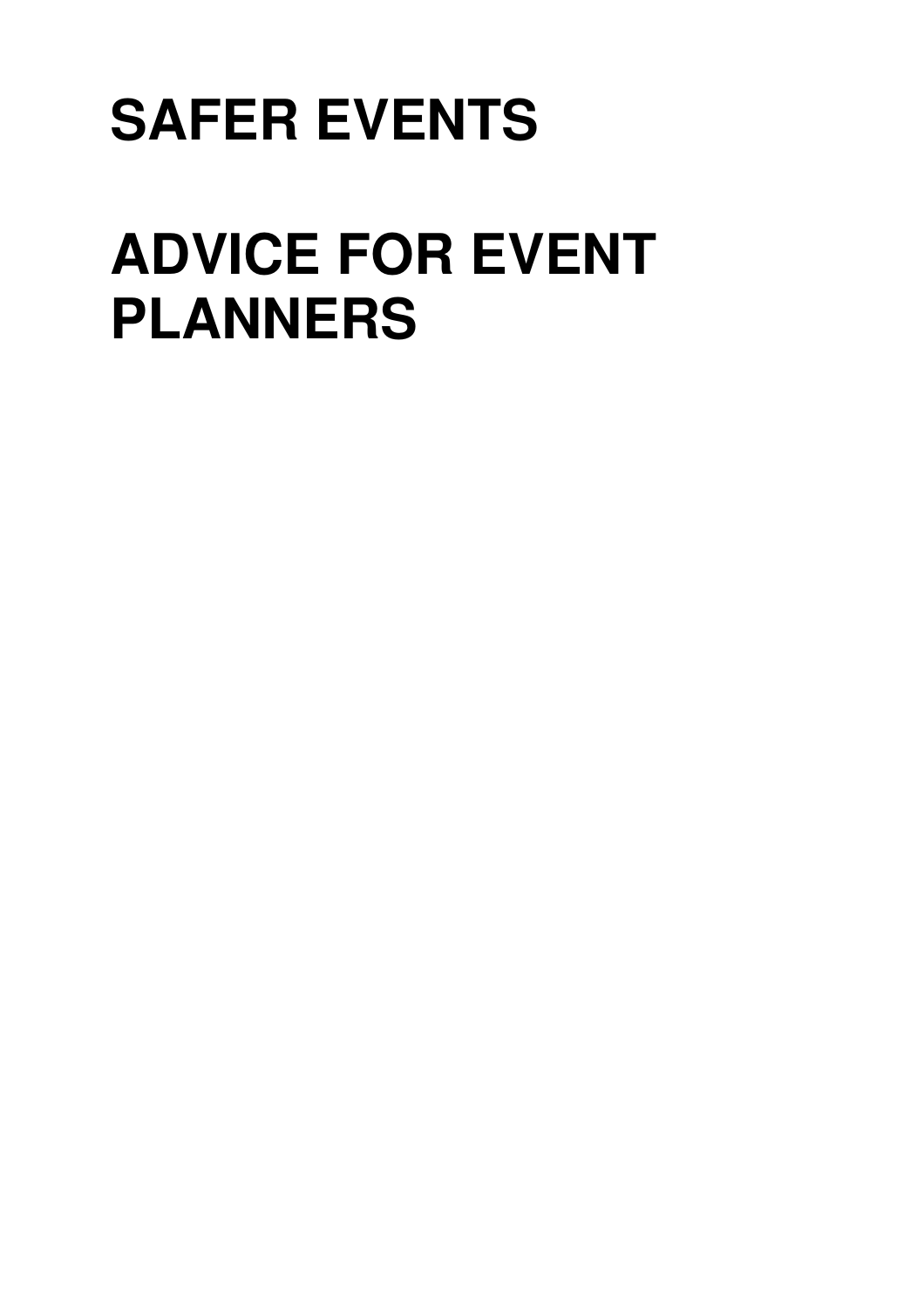# **CONTENTS**

Introduction

Scope of the Guidance

Safety Advisory Groups

- Safety Advisory Group Terms of Reference
- Safety Advisory Group Membership
- Safety Advisory Group Meetings
- Preliminary Safety Advisory Group
- Formal Safety Advisory Group

Event Safety Management Plan

- Local Network
- Notification of Events
- Spontaneous Events

The Role of the Event Organiser

Resolution of Safety

- Supporting Information
- Insurance

The Role of the Authorities

- The Police
- Local Authority
- North East Ambulance Service
- Fire Service
- NHS

Appendix 1 - Risk Assessment

- Appendix 2 Stewarding
- Appendix 3 Legislation/Guidance Documents

Appendix 4 - Contacts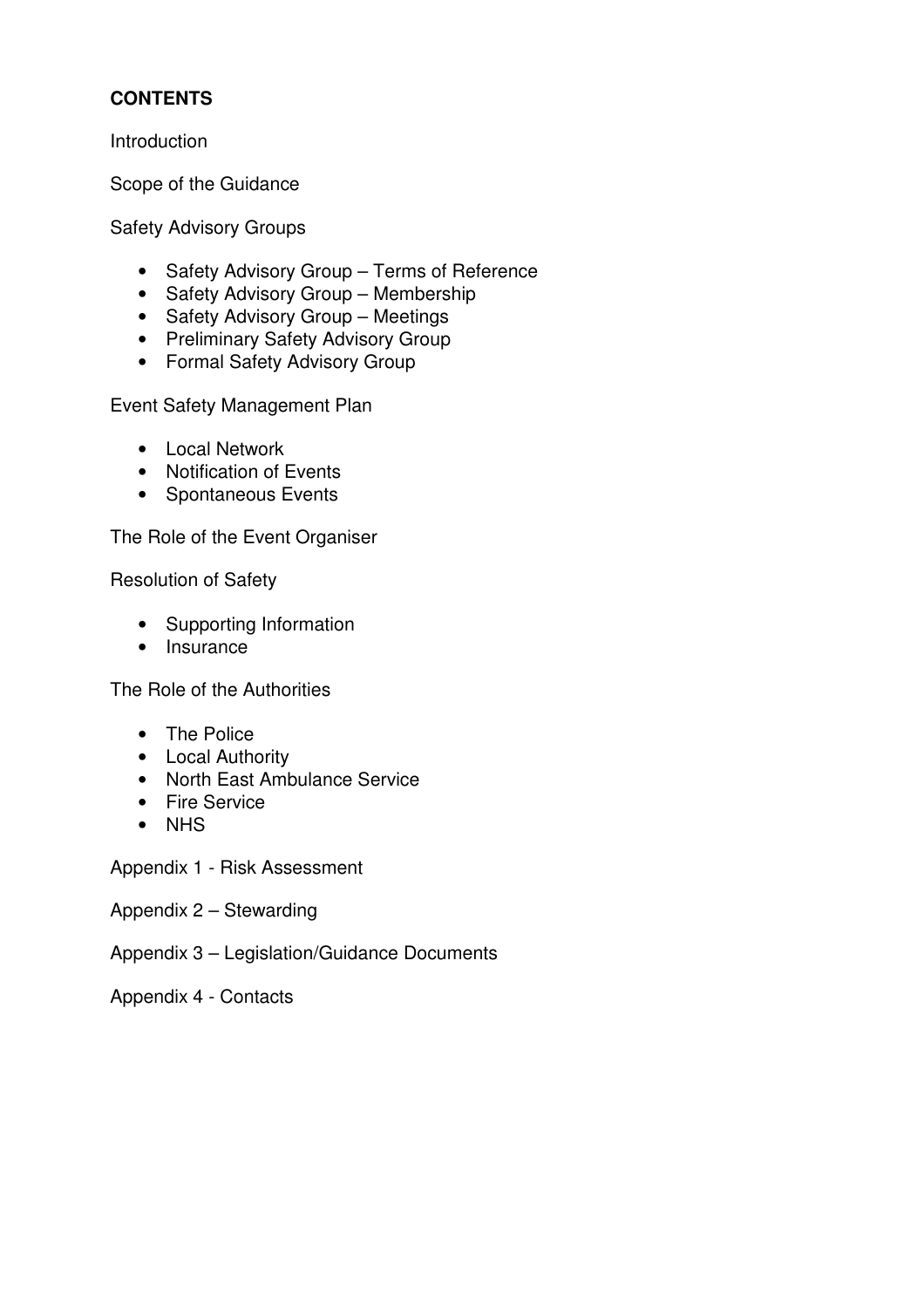## **Introduction**

This document has been compiled following consultation between representatives of the following agencies:

- Local Authorities in Northumberland and Tyne and Wear;
- Northumbria Police
- North East Ambulance Service, NHS Trust;
- Tyne and Wear Fire and Rescue Service;
- Northumberland Fire and Rescue Service;
- NHS

The purpose of this document is to support the Safer Events Policy, as agreed by the foregoing agencies and create uniformity in application of safety requirements and guidance across the region.

The document is intended as guidance to organisations involved in the public safety of events and promotes interagency discussion and involvement in the principles of the "Safety Advisory Group" as a means of achieving a safe event.

The guidance can be applied equally to both licensed and non-licensed events. It is not a substitute for existing published technical guidance documents. It should however be read in conjunction with current technical guidance, a list of which is included in Appendix 3.

The legislation and guidance exists to ensure, amongst other things, the safety of spectators, performers and staff. Many organised events held in public places require either a licence or permission from the local authority, thereby ensuring a means of safety control.

Some events may not require such licences or permission or may indeed be excluded by legislation for example religious gatherings and pleasure fairs.

It should be noted that the requirements of the Health and Safety at Work Act apply to both licensed and unlicensed events, the difference being in the ability to impose more detailed conditions in relation to events requiring licensing approval. However, the successful management of an unlicensed event is often dependent upon the cooperation and planning between all agencies involved.

Safety, at events where members of the public, event personnel and volunteers attend, is the responsibility of the organiser and/or the owner of the land or property.

However, the Safety Advisory Group process will use their best endeavours to minimise public safety risks arising from an event.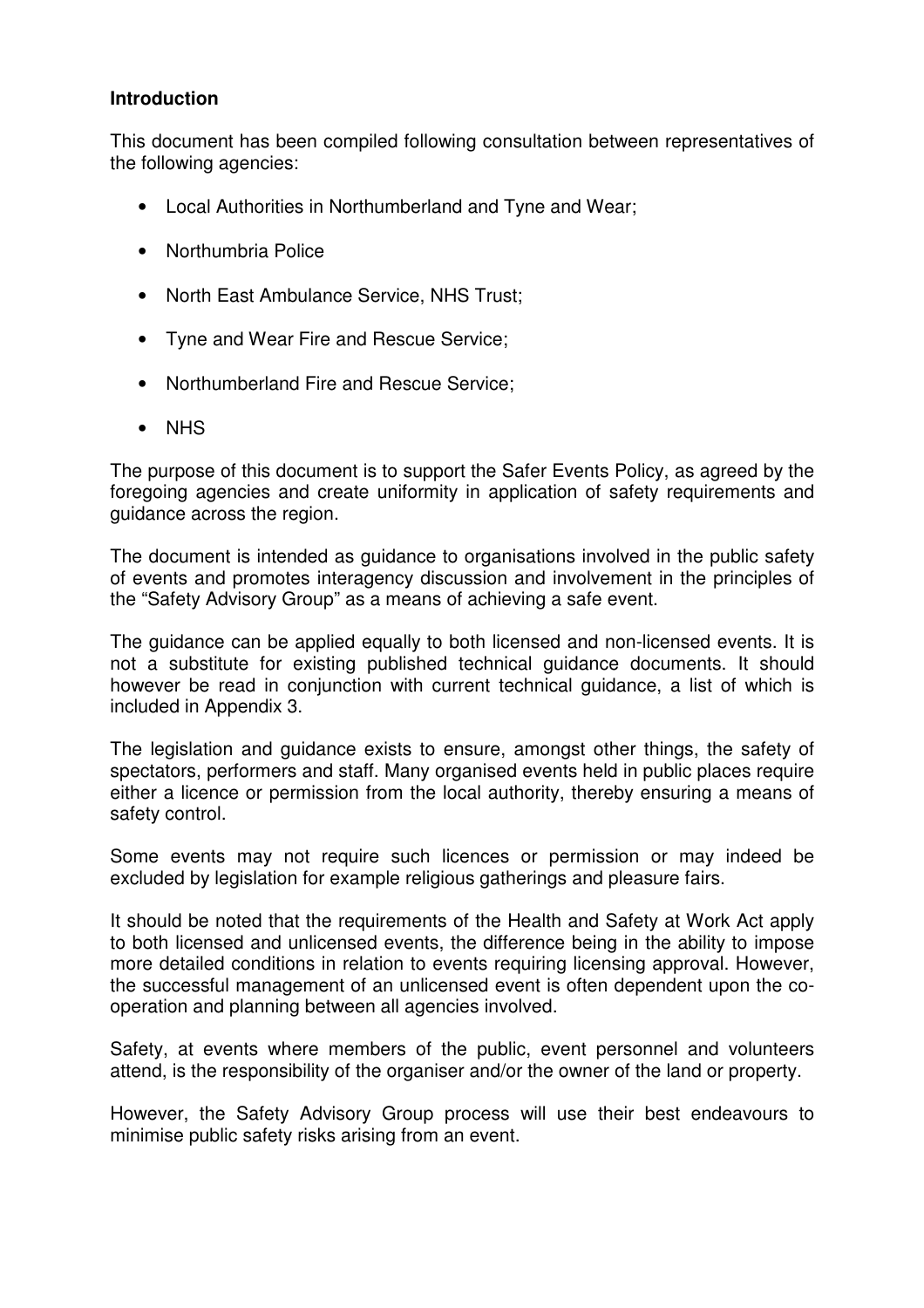## **Scope of the Guidance**

The range of events across the region which attract participation from both performers and spectators is wide and varied. They range from minor charitable events to major events on the national calendar such as the Great North Run and Sunderland International Air show.

The following list, although not comprehensive, gives an idea of the types of event to which application of this guidance is appropriate:

- Marches, parades, motorcades;
- Fun runs, road races, cycle races;
- Charity walks;
- Charity stunts;
- Festivals, music or otherwise;
- Concerts;
- Shows, fetes and street parties;
- Motor sports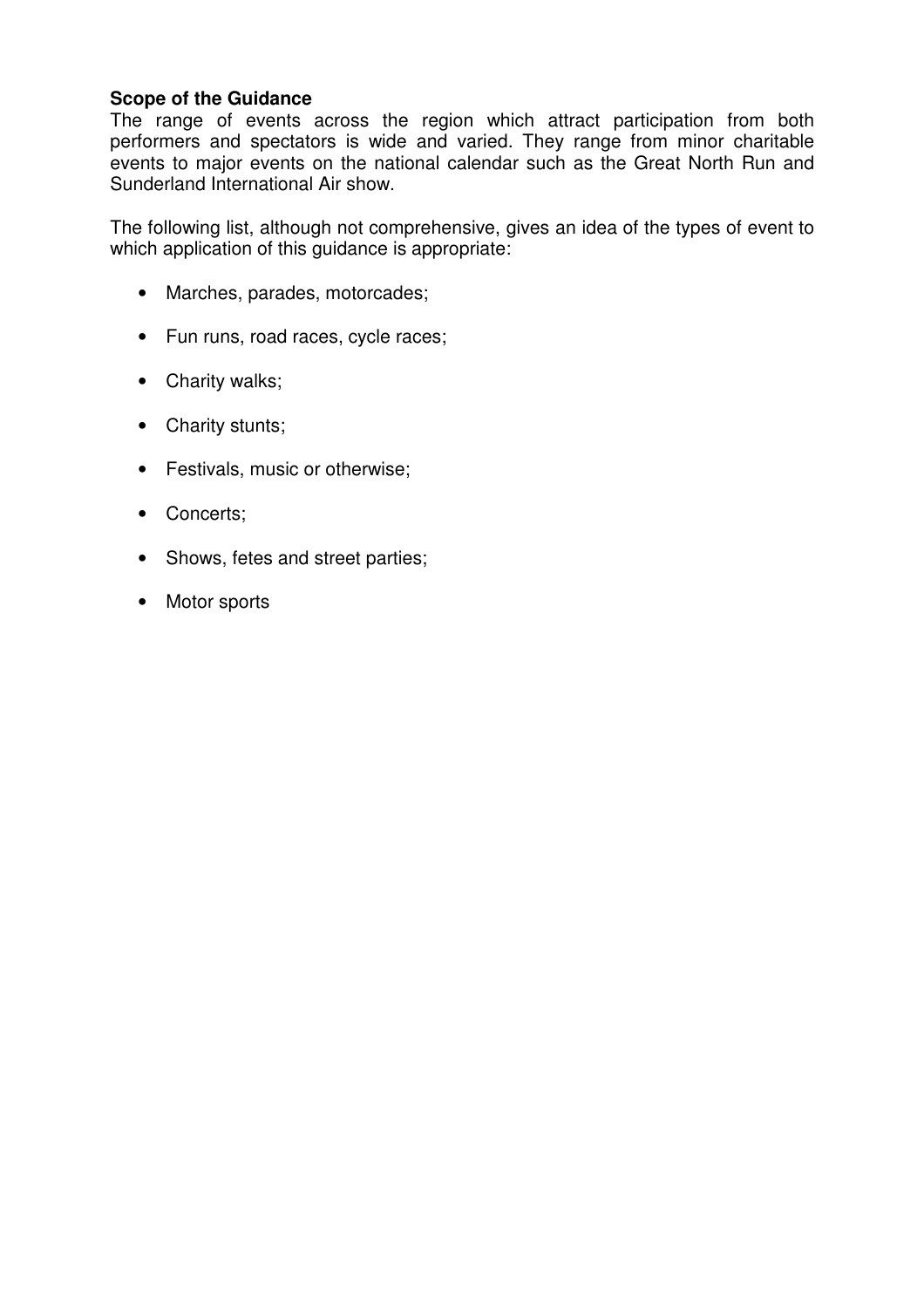# **Safety Advisory Groups**

Following notification of an event to any of the authorities, which presents public safety issues, consideration will be given to the requirement of arranging a Preliminary Safety Advisory Group. The membership of the Preliminary Safety Advisory Group will be made up of representatives of the core constituent body, namely;

- Local Authorities in whose area the event is to take place;
- Northumbria Police;
- North East Ambulance Service, NHS Trust;
- Tyne and Wear Fire and Rescue Service and/or Northumberland Fire and Rescue Service
- NHS

The purpose of the meeting will be to discuss the proposal for the event and conduct an assessment of the safety issues surrounding the event.

## **Safety Advisory Group – Terms of Reference**

- To ensure that each member of the group is aware of their individual role within the group and at the event and are suitably qualified and authorised to represent their organisation;
- To ensure, as far as possible that the risk to public safety is minimised for all those working at or attending the event;
- To ensure that, when appropriate, a Statement of Intent is prepared which sets out the responsibilities of the relevant organisations involved in the event;
- To keep a written record of all meetings whether formal or preliminary, to clearly note recommendations agreed by the advisory group and note actions arising from those meetings;
- To ensure that there are in existence agreed contingency plans for dealing with emergency situations at events;
- To ensure that the organisers appoint an event safety officer who can demonstrate competency throughout the planning of the event and who will be responsible for all safety aspects of the event;
- To hold a thorough debrief and make recommendations as necessary

## **Safety Advisory Group – Membership**

The membership of the Safety Advisory Group shall include representatives from the following organisations:

• Local Authorities of Northumberland and Tyne & Wear;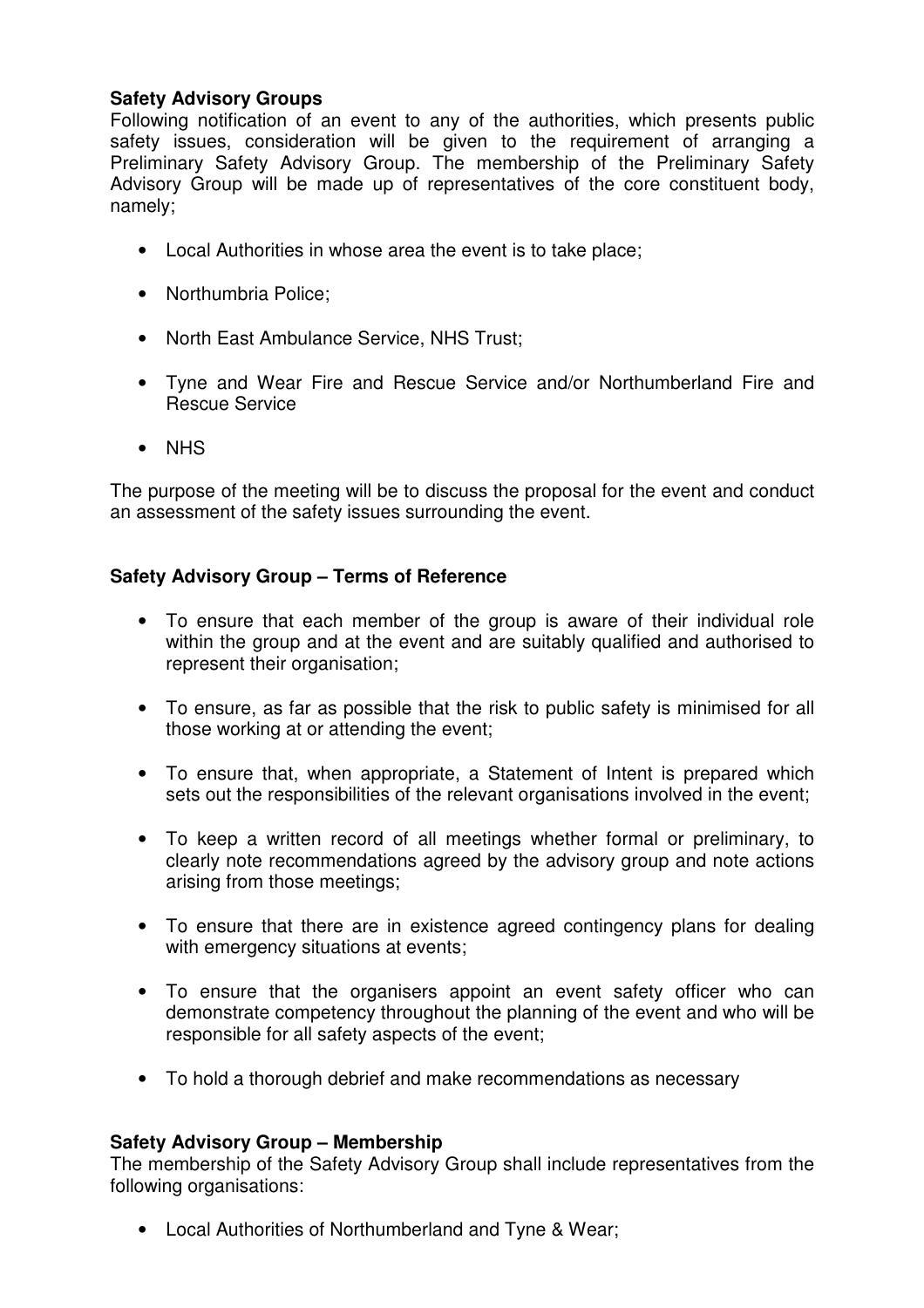- Northumbria Police;
- North East Ambulance Service, NHS Trust;
- Tyne and Wear Fire & Rescue Service;
- Northumberland Fire & Rescue Service;
- NHS

In addition, representatives from the following organisations should be considered for inclusion in the Safety Advisory Group:

- Organisers;
- Property Owners (on whose land the event will take place):
- Transport operators (metro/bus/taxi/ private hire operators if appropriate);
- British Transport Police (if necessary);
- Security and Stewards representatives (if appropriate);
- Voluntary groups, the military and other service providers

As well as the representatives listed above it may be appropriate to invite other parties who can contribute to event safety, benefit from familiarising with the agency representatives and develop working relationships, e.g. promoter, venue manager, local business representative.

## **Safety Advisory Group – Meetings**

It may be necessary to hold more than one multi-agency meeting depending upon the nature of the event. Sub-groups of the Safety Advisory Group may be required to look at specific aspects of the event. These groups will be required to report back to the Safety Advisory Group.

Formal minutes of all meetings will be recorded, actions endorsed to named persons and circulated to all involved. Minutes should be circulated as soon as possible (7 – 14 days is accepted as a suitable period).

## **Preliminary Safety Advisory Group**

There will be a number of small scale events that do not present public safety issues. Where such an event comes to the notice of a core constituent body member and, in their professional judgement, the event does not pose public safety issues, that member can permit the event to progress. That member must notify, in writing, each of the other members of the core constituent body of the event and the decision they have taken. However, if any of the core constituent members disagree with the decision a Preliminary Safety Advisory Group will be convened and chaired by the Local Authority in whose area the event takes place.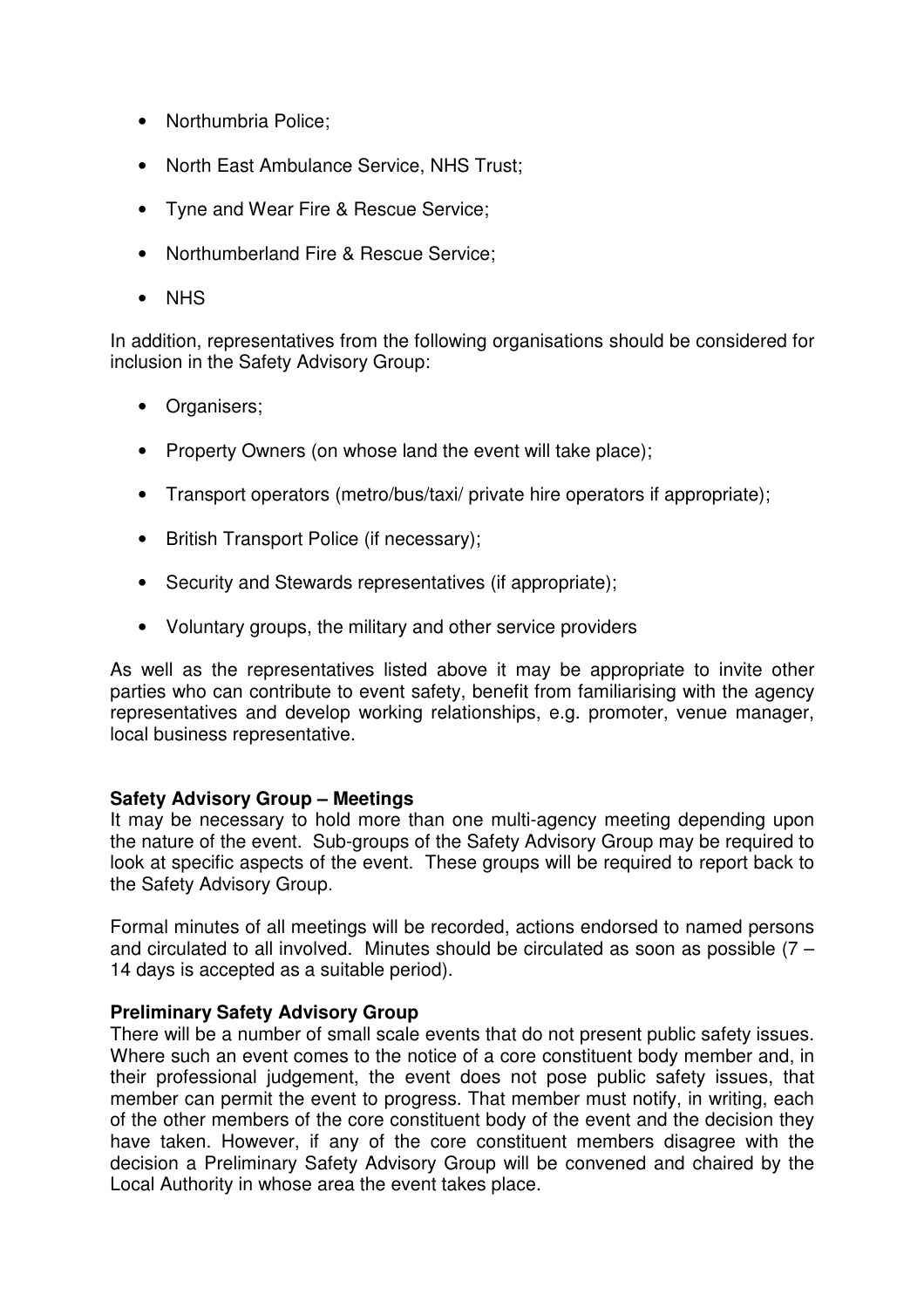A Preliminary Safety Advisory Group will provide an initial scoping of the event in any case where a public safety issue is presented. The role of a Preliminary Safety Advisory Group will be to consider the proposals for the event and conduct an assessment of the safety requirements. If the event does not warrant, in their professional judgement, a Formal Safety Advisory Group the decision will be minuted and circulated to each core constituent member and communicated, in writing, to the event organiser.

At this stage, if there are minor safety considerations advice must be given to the event organiser, in writing. The Preliminary Safety Advisory Group must then ensure that the advice given is complied with, by requiring the event organiser to report back to the Safety Advisory Group the details of the action they have taken to address the issues. This procedure must be documented and circulated to all members of the core constituent bodies.

If the preliminary Safety Advisory Group considers that the event requires more detailed safety considerations a Formal Safety Advisory Group will be arranged by the Chair.

## **Formal Safety Advisory Group**

Membership of a Formal Safety Advisory Group will consist of local members of the core constituent bodies, the event organiser and any other contributor considered necessary to the safety of the event.

This group will normally be coordinated by the Local Authority in whose area the event takes place.

The Chair of the group will ordinarily be a representative of the lead Local Authority except in those circumstances where there is a potential conflict of interests, in which case the lead Local Authority will identify a Chairperson for approval by the Safety Advisory Group. Consideration should be given to this being an officer from the lead authority of a discipline not actively involved in the promotion/ presentation of the event, but who possesses the necessary skills to perform the role.

If an event transcends more than one Local Authority area, the Local Authority which is affected the most by the event will normally chair, coordinate and administer the Safety Advisory Group ensuring that all discussions and advice are documented and communicated in writing to all Safety Advisory Group members including the event organiser.

The role of the Safety Advisory Group will be to ensure, as far as is reasonably practicable, that any risk to the public, any participant or worker is minimised. To offer professional advice based upon the information supplied by the organiser and the relevant legislation and guidance which is in place at the time the event is being planned. The Safety Advisory Group can not be responsible for the organisation and management of an event or accountable for any failing on behalf of the event organiser, either generally or specifically.

In addition the Safety Advisory Group will ensure that event organisers provide appropriate information commensurate with the nature of the events which may include the following points: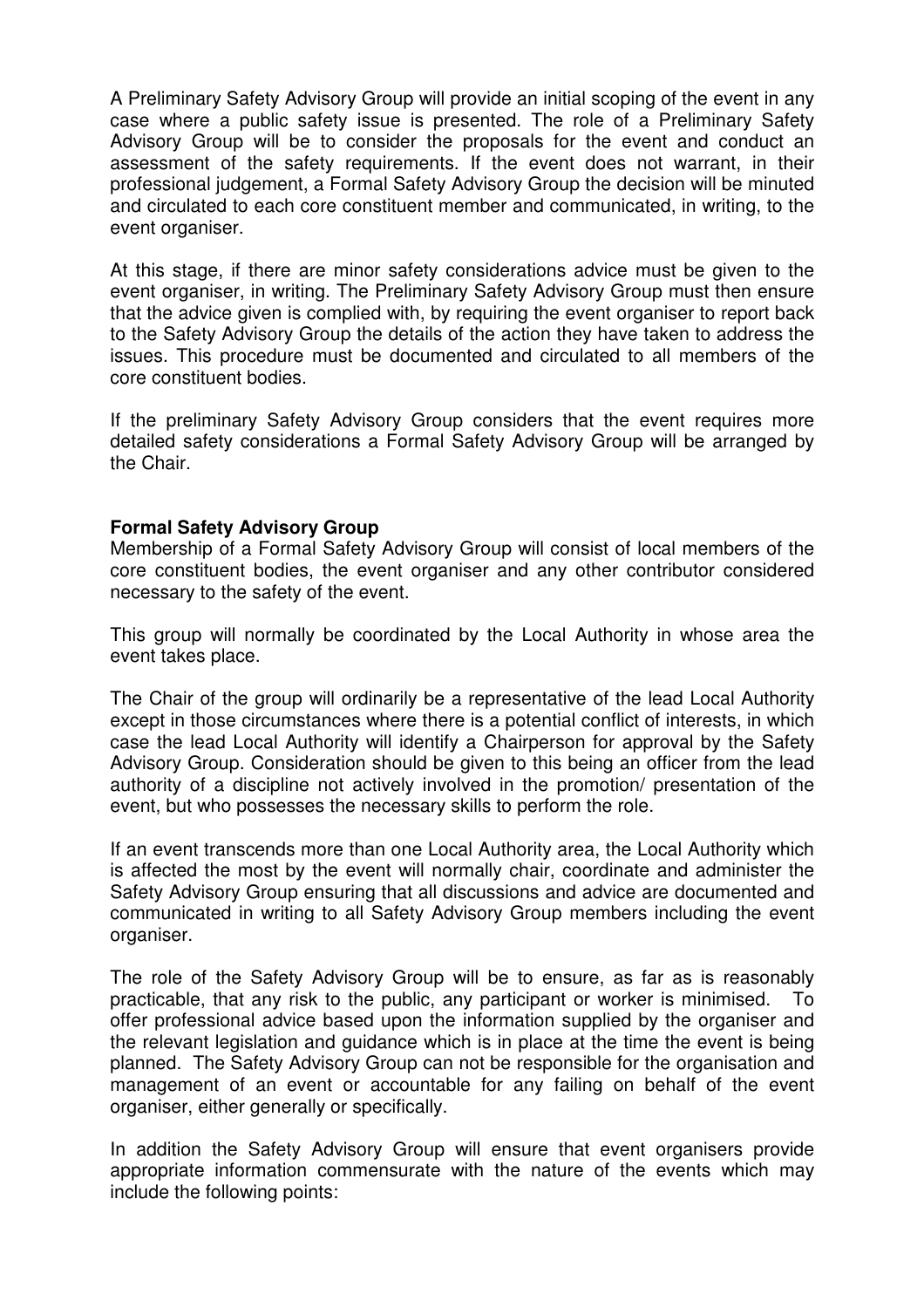- Ensure that a Safety Officer is appointed who can demonstrate their competence throughout the planning and the duration of the event;
- Ensure that the Event Safety Management Plan is validated by all Safety Advisory Group members;
- Ensure that there is an agreed contingency plan in existence for dealing with emergency situations /major incidents;
- Ensure that, when appropriate, a Statement of Intent is prepared which sets out the responsibilities of the relevant organisations involved in the event;
- Ensure that a thorough debrief is held after the event, making recommendations as necessary.

## **Event Safety Management Plan**

The Safety Advisory Group will ensure that where necessary the event organisers produce an **Event Safety Management Plan**. It will be the responsibility of each of the Safety Advisory Group members to validate and formally endorse the plan.

The plan should give positive consideration to matters such as;

- Event safety policy statement which would detail the hierarchical structure of safety responsibility;
- Aims and objectives for the event
- Event risk assessment to include:
	- Areas of potential harm to people
	- The seriousness of the potential for harm
	- The provisions that are being made to minimise the risks to public safety;
- Details of the event;
- Site safety plan;
- Crowd management plan;
- Transport management plan;
- Emergency plan;
- Welfare plan;
- Medical plan;
- Communications plan

The Event Safety Management Plan will enable each organisation to assess the impact of the event on resources.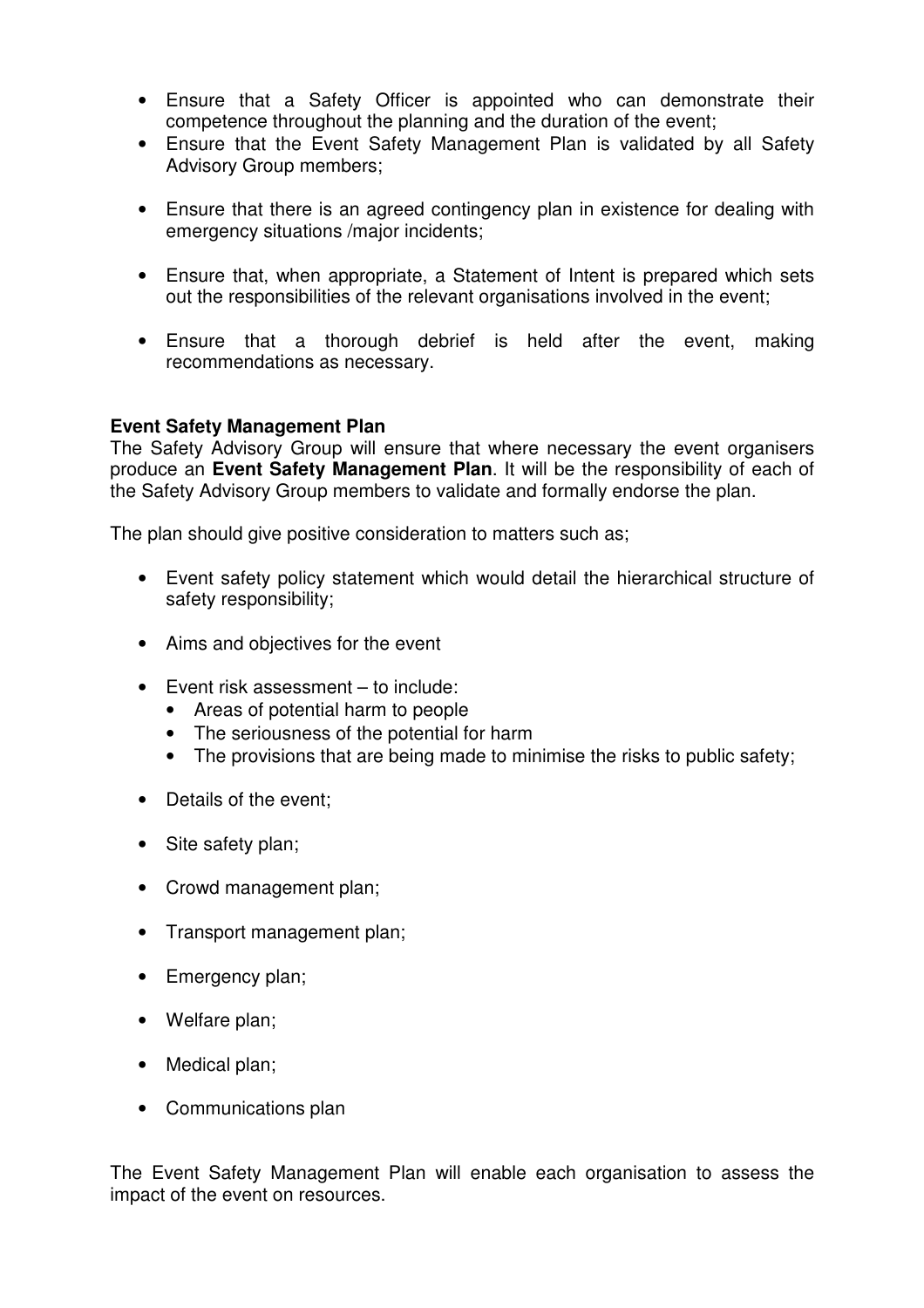#### Pre-event

Site inspections may be necessary leading up to the event with a final check on the morning of the event. Certificates, structural checks, lighting levels must all be submitted, checked and approved prior to the event.

#### During event

Some events may require an event control, housing key personnel from all relevant agencies, to allow those personnel to monitor and co-ordinate safety and respond as appropriate to any incident which may impact upon public safety at the event. The requirement for, and the location of, an event control, will be determined by the Safety Advisory Group.

#### Post event

A debrief meeting involving all contributors may be necessary as soon as possible following the event. The debrief meeting will be organised by the Chair of the Safety Advisory Group its purpose will be to examine and address any problems encountered. It is fundamental that any experiences either good or bad are shared between all involved so that future events of a similar nature can benefit from the experience. Internal agency debrief meetings must be carried out prior to the external debrief, in order that all issues are raised in the correct forum.

#### **Local Network**

Each member of the core constituent body will identify nominated contacts within each of their areas to form a local structure through which information can be communicated and cascaded to relevant persons in respect of any notified event.

Communication in respect of events is vital to the process. The sharing of information is essential in order to identify any event where safety may be an issue.

## **Notification of Events**

It is expected having regard to the nature, size, location and all other relevant factors, that an event organiser will provide suitable and sufficient notice of an event so as to allow the Safety Advisory Group process to function correctly and for the event to be planned safely. In circumstances where the event organiser fails to provide adequate notice of an event, the Safety Advisory Group reserve the right to advise the organiser not to proceed with the event as planned.

#### **Spontaneous Events**

Spontaneous events, by their very nature are difficult to manage and it is recognised that the response to this type of event may well be of an operational nature, reacting to the event rather than being proactive in safety planning.

Any response to a spontaneous event will also be determined by the availability of resources from each of the organisations involved and the statutory powers available.

## **The Role of the Event Organiser**

The responsibility for the safety of all persons working at or attending an event rests with the prospective licence holder/event organiser.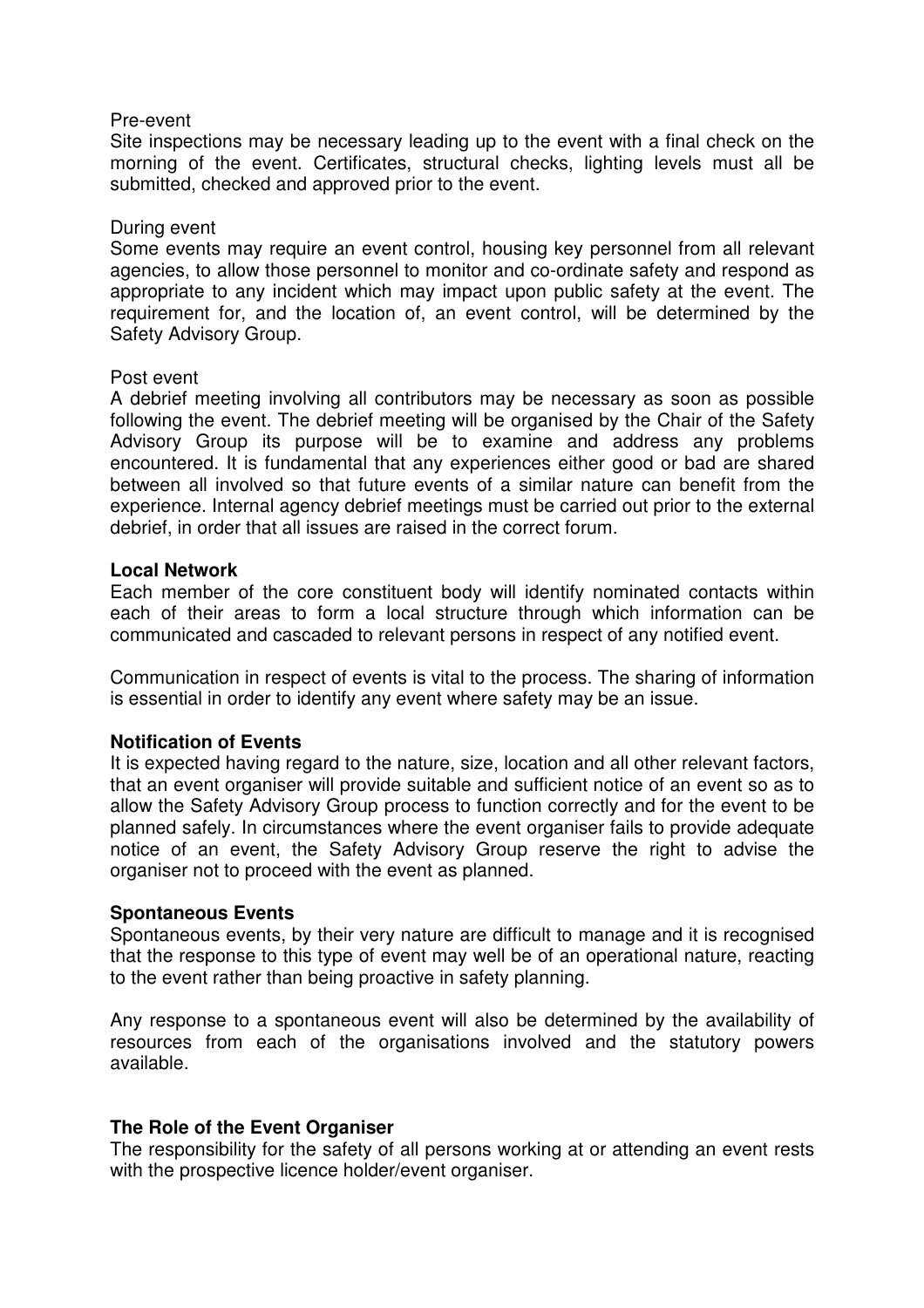It is the duty of this person to exercise overall control of the event, and to ensure all reasonable precautions, as agreed by the Safety Advisory Group, are taken to maintain the safety of the people at the event.

This person must also be able to demonstrate to the agencies an understanding of these roles and responsibilities and commitment to public safety. When appropriate the responsibilities of each relevant agency will be required to be laid down within a Statement of Intent.

The event organiser/license holder shall:

Make application, when needed, within acceptable time limits;

Organise/attend planning meetings;

Submit all risk assessments for the event as outlined in Appendix 1;

Appoint an event safety officer who can demonstrate competency throughout the planning and the actual event;

Provide site plans indicating all relevant details;

Apply for road closures (and any subsequent traffic management arrangements) via the Local Authority if necessary;

Prepare an Event Safety Management Plan in consultation with the key agencies;

Provide all other relevant information as deemed necessary;

Comply with the safety requirements of the Safety Advisory Group.

#### **Resolution of Safety**

It is unlikely that a safety issue will be raised which cannot be covered by current legislation. If however a situation arises whereby the Safety Advisory Group identifies a significant safety issue which cannot be resolved with the organisers and it is considered that the issue is fundamental to event safety, it will detail the risks posed and clearly state what action is required by the organiser to reduce the risk to an acceptable level.

This will be conveyed to the organiser in writing identifying their responsibility for public safety and advising that should the organiser fail to comply with the Safety Advisory Group requirements, members would not be in a position to support the event.

If the event organiser then fails to make adequate safety arrangements and proceeds with the event, the Safety Advisory Group will consider what other actions it could appropriately take. Safety Advisory Group members will also consider what actions may be appropriate for their own organisations to take.

Such actions might include the Chair of the Safety Advisory Group writing to professional bodies and insurers, the withdrawal of permission to use land or roads, withdrawal of resources from the event or enforcement action being taken.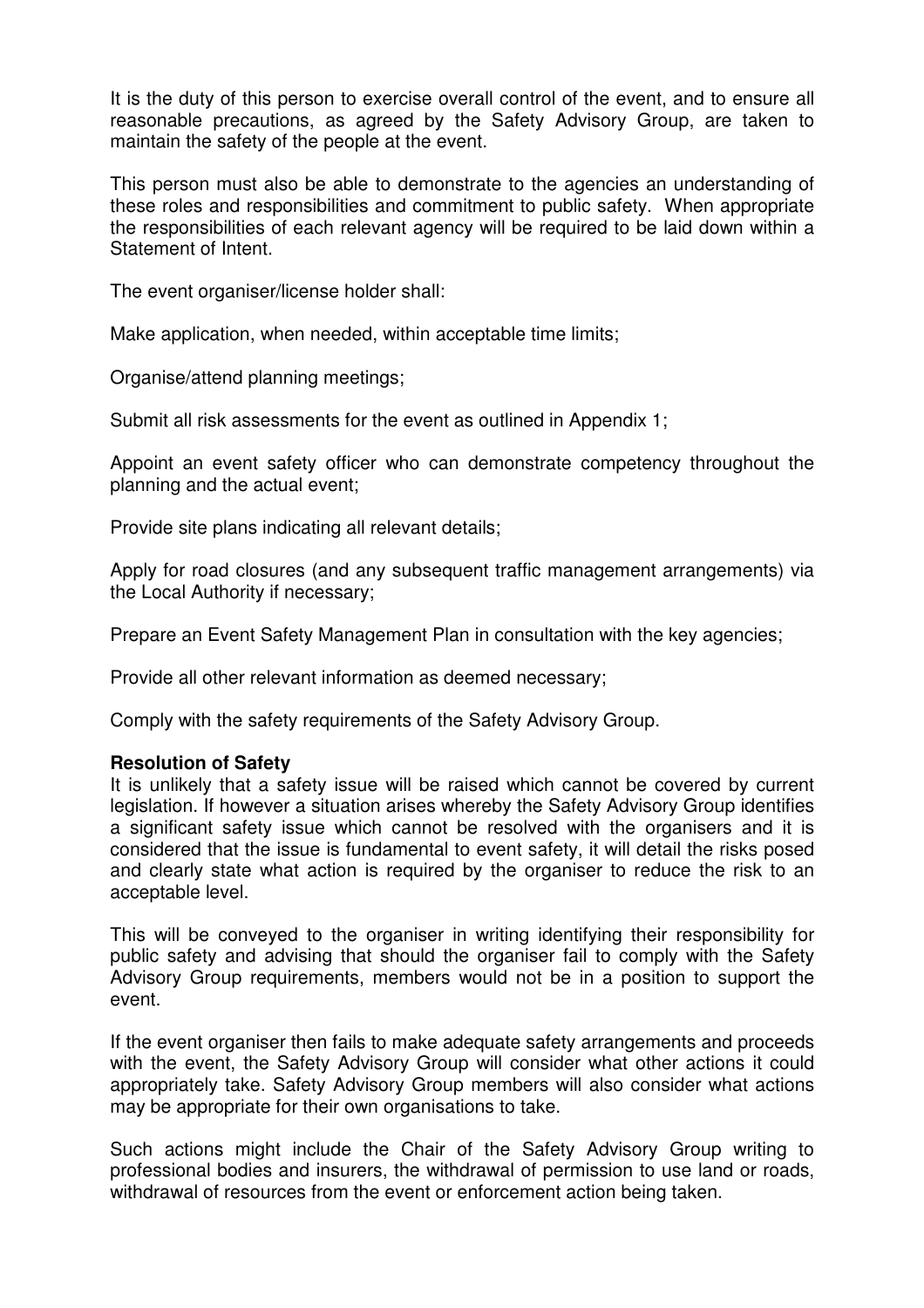# **Supporting Information**

The following list gives details of the types of information necessary to facilitate full discussion of a proposed event:

Details of organiser/prospective license holder together with experience;

Details of the event to include maximum crowd numbers;

Site plan/detailed drawings identifying structures, exits, lighting, WC's emergency routes, car parking, medical facilities, event control location;

Route plan/details of road closures, including any traffic management requirements to facilitate closures;

Details of the Event Safety Officer including details of the individual's relevant training and experience, pertaining to the role;

Details of temporary structures including structural calculations;

Fire safety/evacuation plans;

Communication plan;

Provisions for disabled persons;

Car parking/traffic management; Stewarding arrangements;

WC and welfare provision;

Medical support;

Noise control;

Electrical supply details including emergency supply;

Site cleaning – during and after event; Previous history of event

This may not be an exhaustive list the information required will be dependant on the type of event.

#### **Insurance**

It is a legal requirement that appropriate insurance cover is provided for the event in respect of public and employers liability.

Copies of the certificates and proof of their validity must be seen and approved, by the appropriate department of the co-ordinating Local Authority, prior to the event.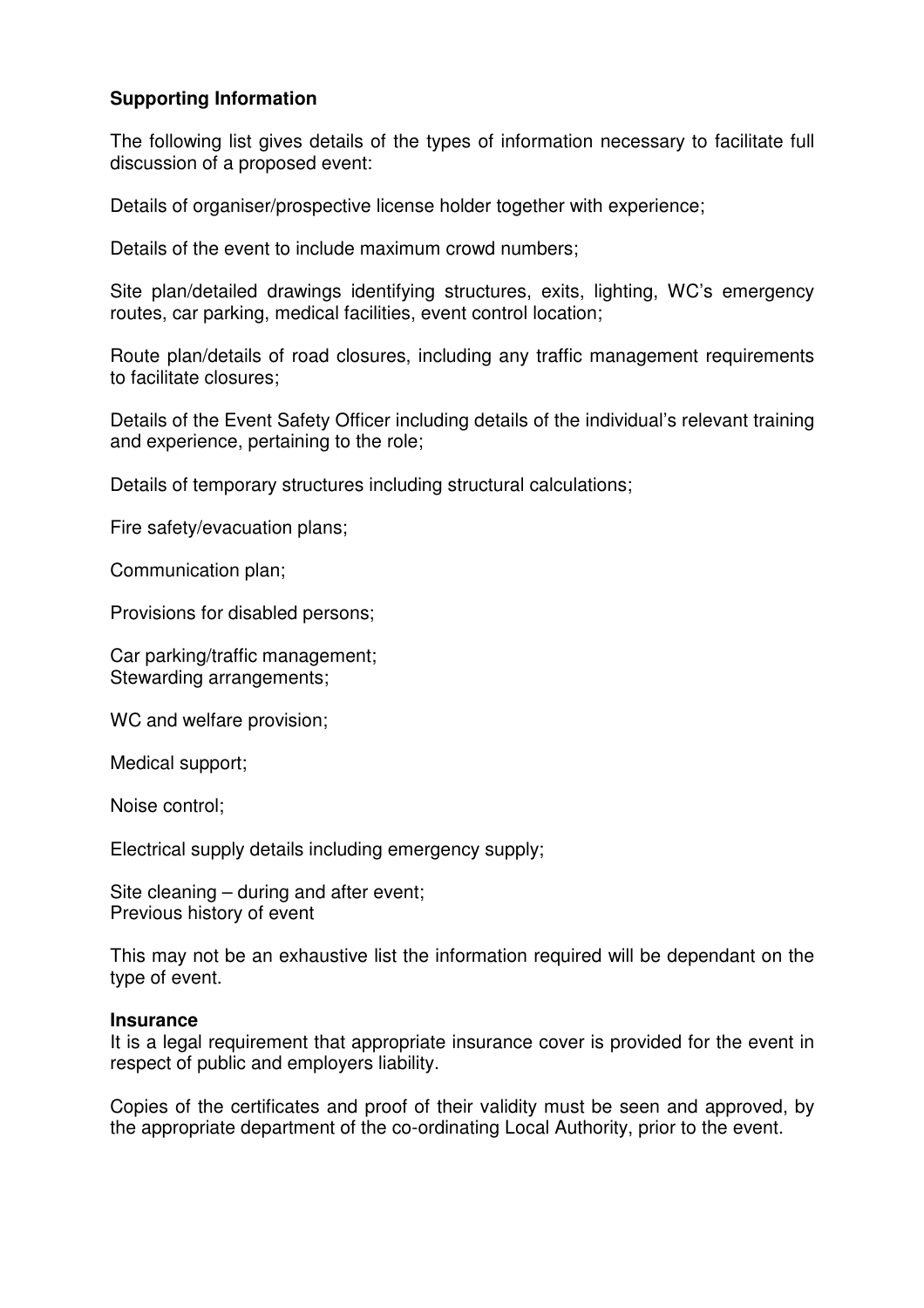# **The Role of the Authorities**

# **The Police**

Assessment of the need for police attendance and action at events will be principally based upon the need to discharge core responsibilities, which are as follows:

- Prevention and detection of crime
- Preventing or stopping breaches of the peace
- Traffic regulation within the legal powers provided by statute, a Road Closure Order (TPCA 1847) or a Traffic Regulation Order (RTRA 1984) eg responding to a spontaneous incident
- Activation of a contingency plan where there is an immediate threat to life and co-ordination of resultant emergency service activities

Additionally the police will offer advice on the general arrangements as they impinge on policing issues and will advise whether the event requires a police presence. They will also advise you whether you may incur any charges for provision of their services.

Events of national significance, such as Military Funerals, Armistice Day Parades and services are particularly sensitive within the community, it is imperative that they should be allowed to proceed. This is so even where the police action required would be outside normal policy. This generally involves short term traffic regulation. The Police Service will pursue a solution to this problem in partnership with the Local Highways/Local Councils for each event, through the promotion of local closure orders. In the meantime, necessary action will be taken to facilitate such events, although attention should be given to areas of risk that should be reduced to the lowest possible level by adjustment of route or/and the use of temporary emergency signage.

## **The Ambulance Service**

The assessment for the need for the Ambulance Service to attend will be based upon the following:

- The type of event.
- The size and number of people attending the event.
- The potential risk of injury.
- Location of nearest medical facility to the event.

However there may be some exceptions to the rules where a large attendance over a short period of time may alter the matrix for medical cover .i.e. firework displays. When assessing an event we would refer to The Event Safety Guide published by the HSE medical matrix.

## **Local Authority**

Local Authorities usually coordinate and chair the activities of the Safety Advisory Groups (SAG) for events held within their Borough boundaries. In many cases they will also be responsible for the letting of council land or buildings for the hosting of some of the events and this is often the starting point of the interaction with Event planners, though SAGs are not just coordinated for events on Local Authority property.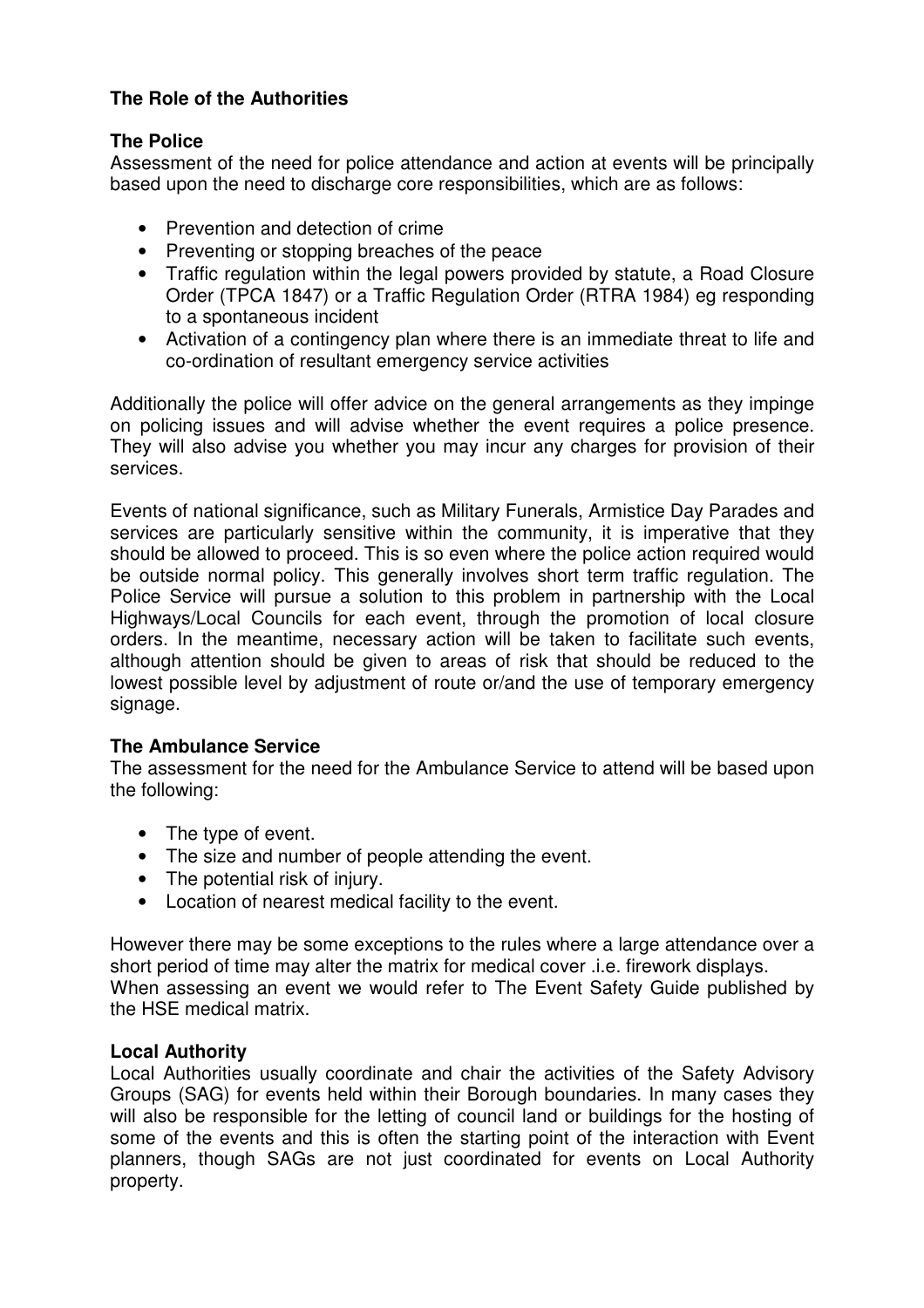Each Local Authority will have an internal contacts list of relevant officers who contribute to the SAG. These may include Building Control, Corporate Events team, Environmental Health, Health and Safety, Highways, Traffic management, waste management etc. The SAG also includes representatives from those other agencies mentioned in this document and other specialists who may be contacted as appropriate.

Local Authorities will request Event plans for all those events that they become aware of including those organised by private individuals or companies. All received event plans will be circulated amongst the SAG members and a decision will be taken whether it is appropriate to hold a SAG meeting to discuss any of the particular events. Even if a meeting is not held then the Local Authority will coordinate any feedback from the SAG members and pass this on to event organisers. The local Authority will usually be responsible for coordinating any site visits required during the planning process, though individual agencies may make their own arrangements for during performance inspections, liaising with any event control team that may have been considered necessary.

Ultimately the SAG will hopefully support the event and this will be communicated to the event organisers usually by the Local Authority chair of the SAG.

Post event the Local Authority may coordinate an event de briefing if this is considered relevant.

## **The role of TWRS can be categorised as twofold:**

- To undertake our role as a fire and rescue service we need to undertake operational pre planning in response to a proposed event or, to premises and roads which may be inaccessible because of the impact of an event. Part of this pre planning may involve the creation of temporary tactical plans to ensure we can respond appropriately to the risk.
- TWFRS are the Enforcing Authority for The Regulatory Reform (Fire Safety) Order 2005, The Manufacture and Storage of Explosives Regulations 2005 (MSER) and we are also the Petroleum Licencing Authority for the county of Tyne and Wear. (Please see www.twfire.gov.uk for further guidance) TWFRS are also a 'Responsible Authority' in terms of the Licencing Act 2003 and are consulted on and may make representations to; both, applications for new, and, variations to existing licences. Visits to premises and events are undertaken in accordance with our risk based inspection program. Therefore all information with regards to how the event organiser will comply with the above regulations (if they are applicable) must be included within the Event Safety Management Plan. A decision will be based on this information as to whether a fire safety site visit is necessary and comment may be made if there is the need for additional information regarding the control measures or lack of.

Events Notifications to the TWFRS should be sent to: North Tyneside Northtyneside.events@twfire.gov.uk

**Newcastle** Newcastle.events@twfire.gov,uk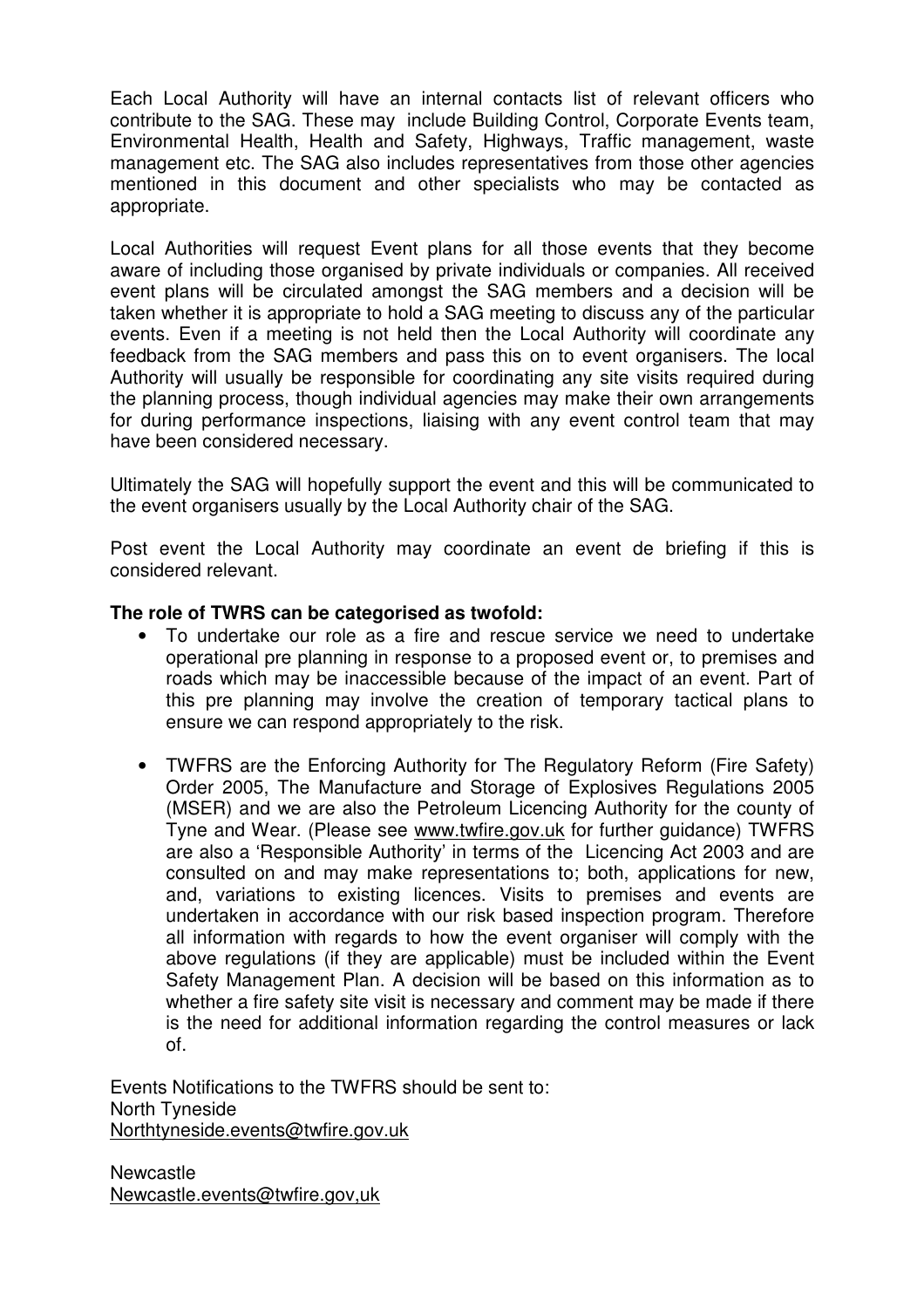Gateshead Gateshead.events@twfire.gov.uk

South Tyneside Southtyneside.events@twfire.gov.uk

Sunderland Sunderland.events@twfire.gov.uk

## **Northumberland Fire & Rescue Service (NFRS)**

The role of NFRS can be categorised as twofold:

- Ensuring access for fire appliances in the event of an incident, with suitable RVP and briefing arrangements for oncoming appliances. Normally fire appliances would be met by the event organiser or a nominated steward and briefed regarding the emergency situation i.e. fire, rescue. Except under unusual circumstances, fire appliances would not be present at an incident until requested via the 999 system.
- Secondly the safe management of the event during the planning stages. This would include occupancy number management, methods of raising an alarm, emergency lighting, fire extinguisher provision, and evacuation procedures. Should the event take place in a building or other structure it would normally fall under the auspices of the Regulatory Reform (Fire Safety) Order 2005.

Fire & Rescue Service involvement may not necessarily require the formation of a Safety Advisory Group meeting. Any issues can usually be addressed by direct contact with the applicant.

Events Notifications to the NRFS should be sent to the following email addresses:

FireSafety1@northumberland.gov.uk

Craig.Ducat@northumberland.gcsx.gov.uk

## **Appendix 1 – Risk Assessment**

Planning for an event will involve risk assessment. The responsibility for the preparation of the risk assessment lies with the event organiser.

The aim of a risk assessment is to identify those risks, posed by the site or activity, to members of the public, participants and employees and to set out the means by which the risks may be eliminated or minimised.

It will be necessary to visit the site, venue or route to identify specific hazards. A hazard is anything with the potential to cause harm e.g. a dangerous item or substance, condition, situation or activity.

Risk is the likelihood or realisation and extent of a hazard. In a risk assessment, risk should reflect both the likelihood that harm will occur and its severity.

In considering risk assessment the following areas will need consideration:-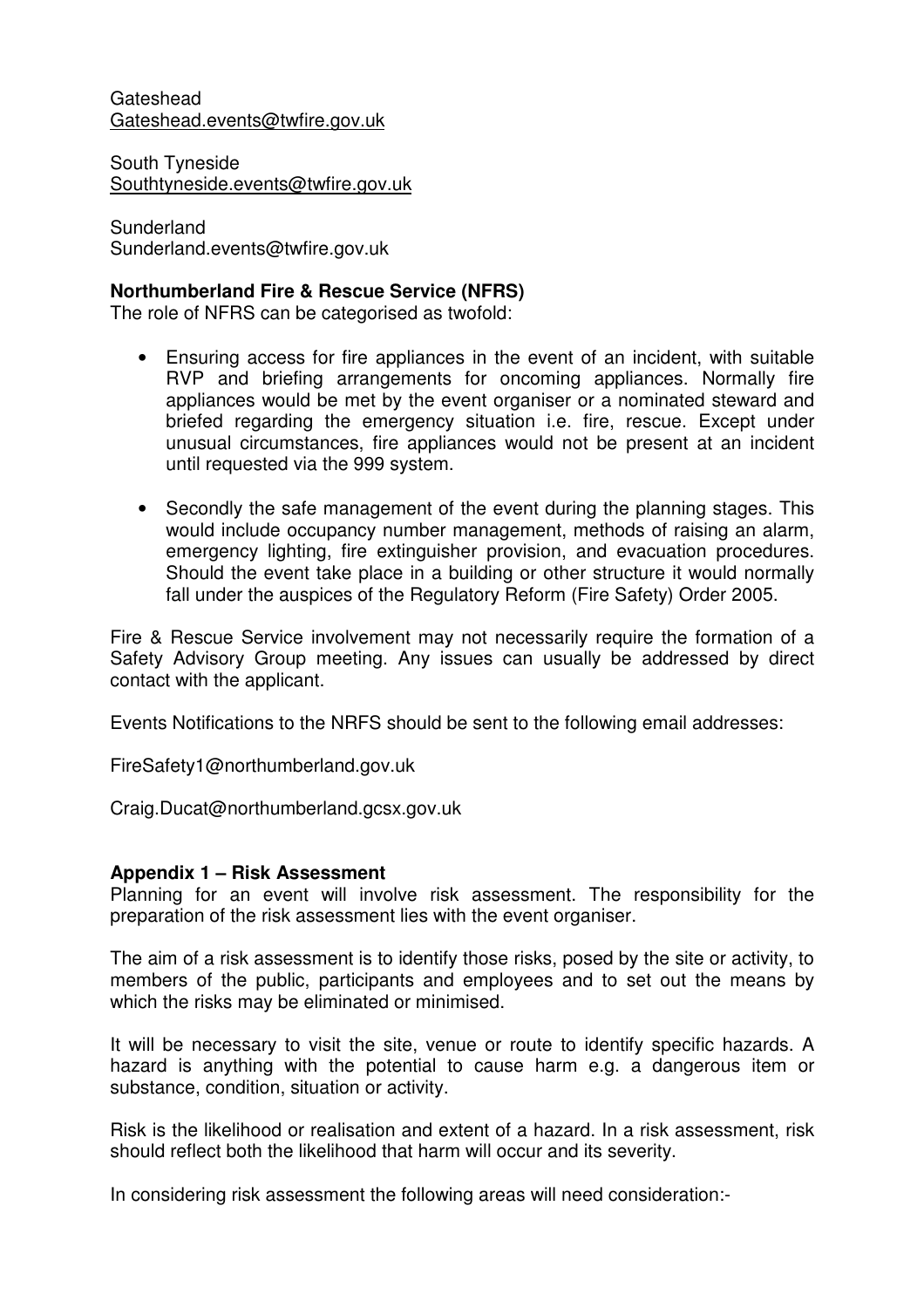# **The event:**

- Location
- Time
- Nature
- Duration

# **The venue:**

- Capacity
- Site location/design
- Public Highway
- Access/egress, including emergency access/ egress
- Evacuation routes
- Support facilities e.g. power supplies, WC's
- Parking, transport
- Camping

# **Persons attending**

- Profile
- Configuration e.g. segregation
- Special Needs

# **Site Construction**

- Structural calculations
- Use of plant/machinery
- Traffic management

# **Fire Risk**

- Use of materials
- Pyrotechnics/special effects including Net explosive quantity and timeframes for explosives being on site and their storage arrangements.
- Litter/refuse
- Temporary buildings, concessionaires, tents, marquees
- Fire risk assessment

# **Marquees/Temporary Structures**

- Effects of weather
- Structural stability
- Fire

# **Electrical Equipment**

• Certificates required

# **Other Considerations**

- Noise Control (both people on site/on route and resultant noise pollution);
- Communications;
- First Aid/Welfare;
- Signage

# **The following areas should be considered for their impact on any risk assessment:**

• Topography of site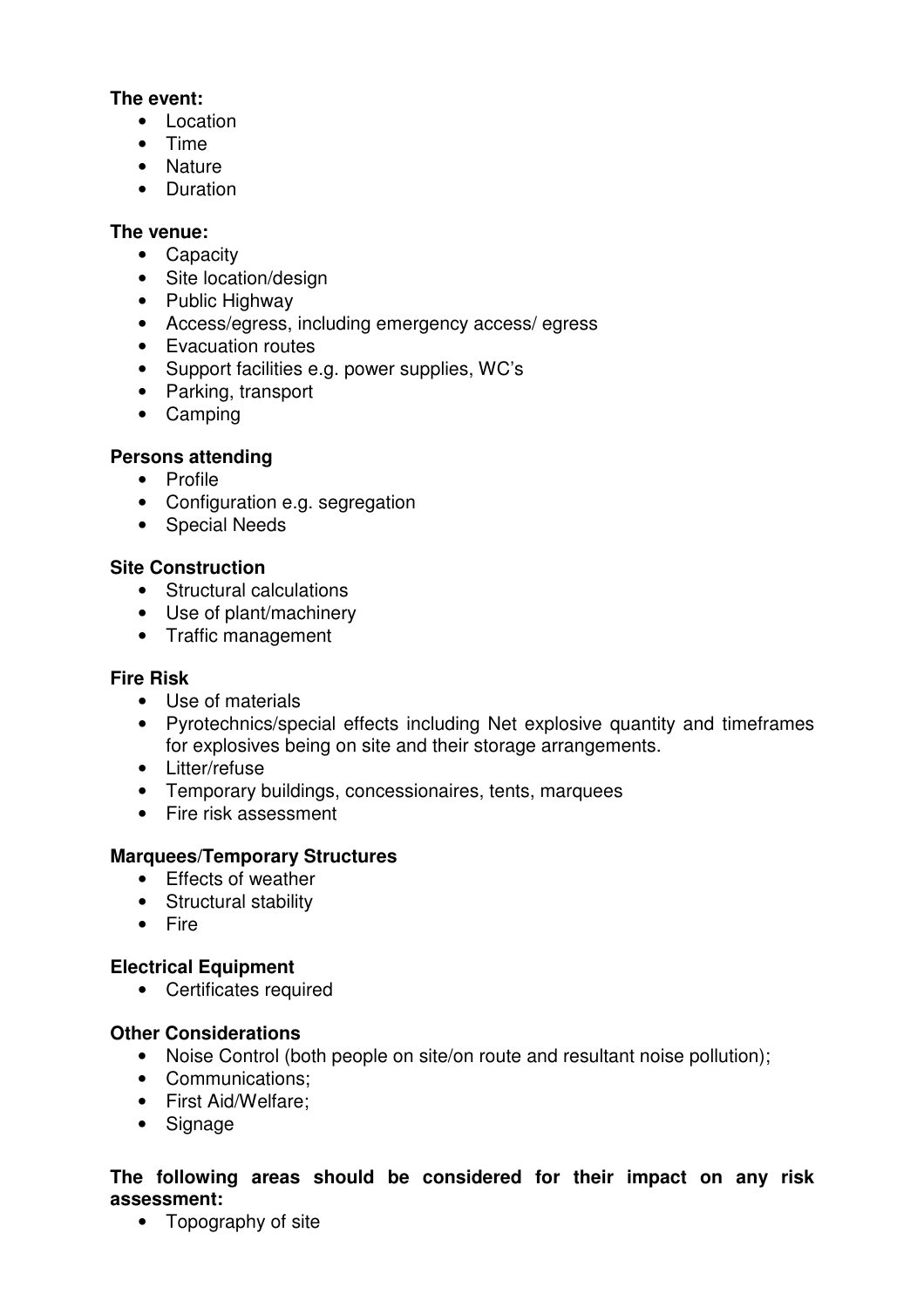- Crowd dynamics
- Vehicular movements prior, during and after the event
- Trip hazards
- Damage to hearing
- Electrical risk
- Fire
- Evacuation of site
- Alcohol sales
- Special effects
- Litter/refuse
- Diversions

The above list is not exhaustive it is merely representative of types of potential areas of risk and is intended to stimulate consideration of all aspects that may impact on the event.

In addition to your own Risk Assessments, it is important to ensure you have copies of any Risk Assessments undertaken by contractors or concessionaires operating any attractions, activities or equipment at your event.

#### Appendix 2 – Stewarding

It is the responsibility of the event organiser to ensure that there are sufficient numbers of stewards who are adequately trained, to perform the role they are required to undertake, are aware of the geographical location and topography of the site and who are organised within a defined management structure.

The numbers required will be dependent upon the nature of the event and will be agreed at pre-planning meetings with the authorities. This will form part of the Safety Advisory Group's considerations. The stewarding plan will form part of the Event Safety Management Plan.

In addition the outcomes or risk assessment will also impact upon stewarding levels.

The HSE Guide to Safety at Sports Grounds states that stewards should be fit, active, aged not less that 18, and preferably not over 55 and have the character and temperament to carry out the duties required of them.

Stewards should:

Be familiar with the type of event, layout of the site and be aware of their role in the Event Safety Management Plan for the event;

Have an understanding of crowd dynamics and issues of crowd congestion

Be able to communicate at all levels and at all times be identifiable by means of, for example corporate jackets, tabards or uniform.

#### **Appendix 3 – Legislation/Guidance Documents**

HSE Guide to Health, safety and welfare at music & similar events (Purple Guide) (HSG 195 ISBN 0 – 7176-2453-6)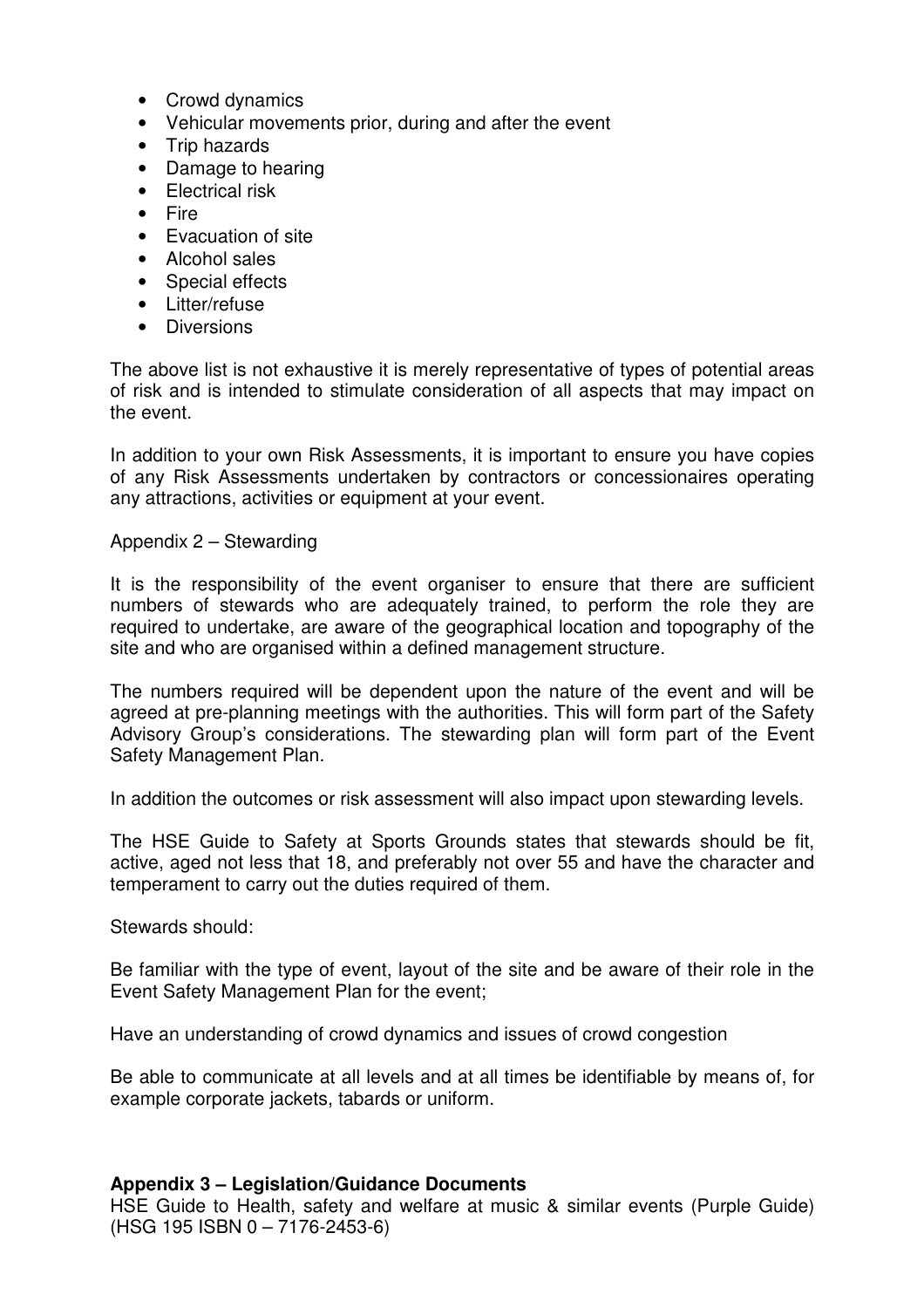Home Office/Scottish Home and Health Department Guide to Fire Precautions in Existing Places of Entertainment and Like Premises (HMSO ISBN 0-11-340907-9)

Guide to Safety at Sports Grounds (Green Guide) Fifth Edition (ISBN 9780117020740)

Good Practice Safety Guide – Home Office (August 2006) Public Safety in complex and built up environments – Cabinet Office (published January 2007)

The Institute of Structural Engineers – Temporary demountable structures (Second Edition)

IEE Regulations for Electrical Installations

Health and Safety (Safety Signs and Signals) Regulations 1996

Home Office Technical Standards for marquees and large tents provided for exhibitions and entertainment. November 1995 Ref DCOL 14/1995

BS 7837:1996 Specification for flammability performance for textiles used in the construction of marquees and similar structures. LONDON BSI

BS 7157:1989 (1194) Method of test for the ignitability of fabrics used in the construction of large tented structures. LONDON BSI

Made up Textiles Association. COP for marquee hiring contractors and a code of public safety – use and operation of marquees. Tamworth: MUTA 1998

DDA 1995 Disability Discrimination Act 1995/2005

Fairgrounds and Amusement Parks – Guidance on safe practice ISBN 0-7176-1174- 4

The Regulatory Reform (Fire Safety) Order 2005 https://www.gov.uk/government/organisations/department-for-communities-and-localgovernment/series/fire-safety-law-and-guidance-documents-for-business

Fire Safety Risk Assessment in Open Air venues ISBN 9781851128235 https://www.gov.uk/government/publications/fire-safety-risk-assessment-open-airevents-and-venues

Fire Safety Risk Assessment small and medium places of assembly ISBN 9781851128204 https://www.gov.uk/government/publications/fire-safety-riskassessment-small-and-medium-places-of-assembly

Fire Safety Risk Assessment; Large places of assembly ISBN 9781851128211 firesafety-risk-assessment-large-places-of-assembly

Fire Safety and Safety of Places of Sport Act 1987. ISBN 0-10-542787X

Five Steps to Risk Assessment HSE. ISBN 0-7176-0904-9